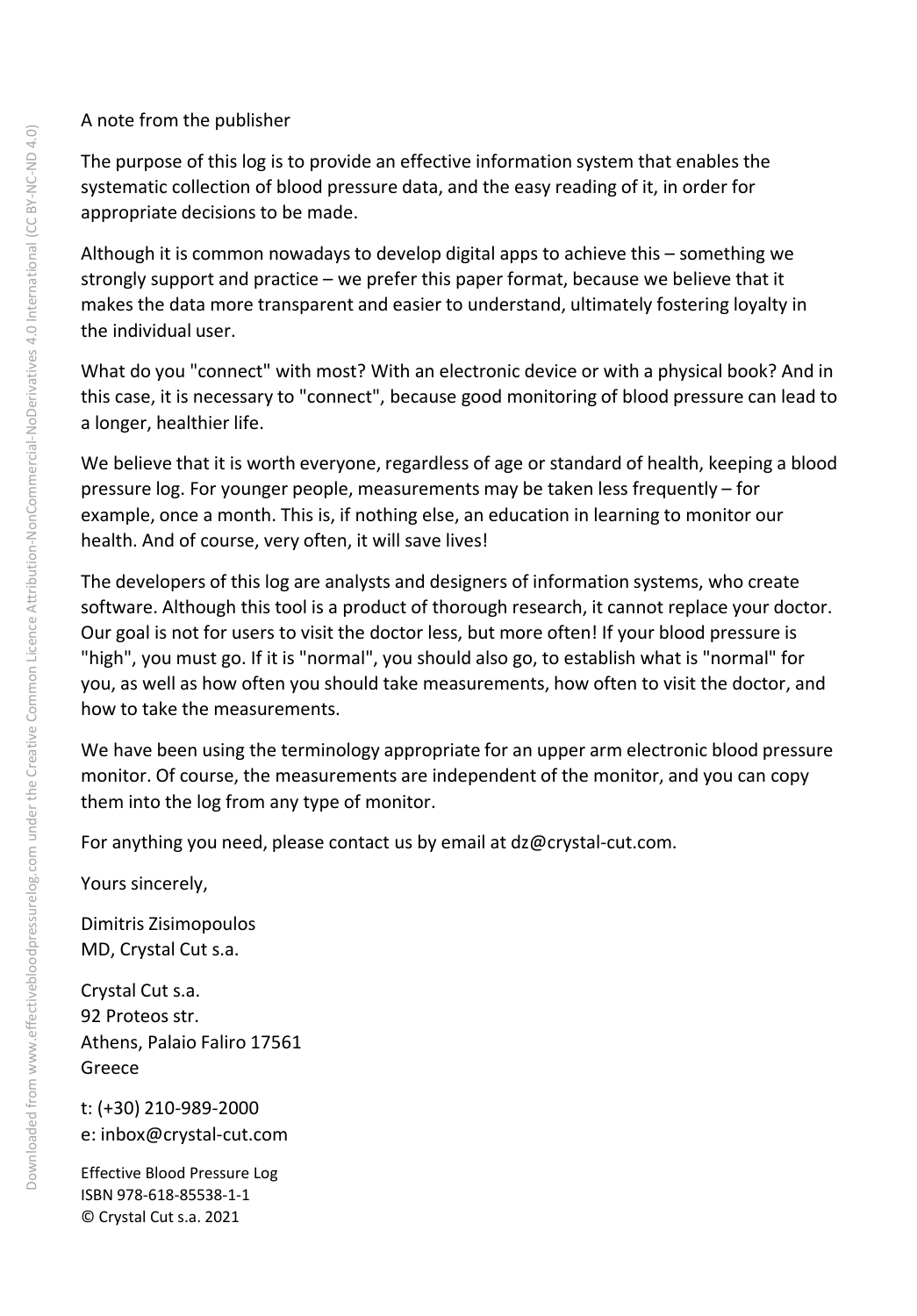# **Personal Data**

| Name:               |                                              |  |
|---------------------|----------------------------------------------|--|
| Medicare ID:        |                                              |  |
| <b>Blood Group:</b> | the control of the control of the control of |  |
|                     |                                              |  |
|                     |                                              |  |
|                     |                                              |  |
|                     |                                              |  |
|                     |                                              |  |
|                     |                                              |  |
|                     |                                              |  |
|                     | <b>Emergency Contacts</b>                    |  |
|                     |                                              |  |
|                     |                                              |  |
|                     |                                              |  |
|                     |                                              |  |
|                     |                                              |  |
|                     |                                              |  |
|                     |                                              |  |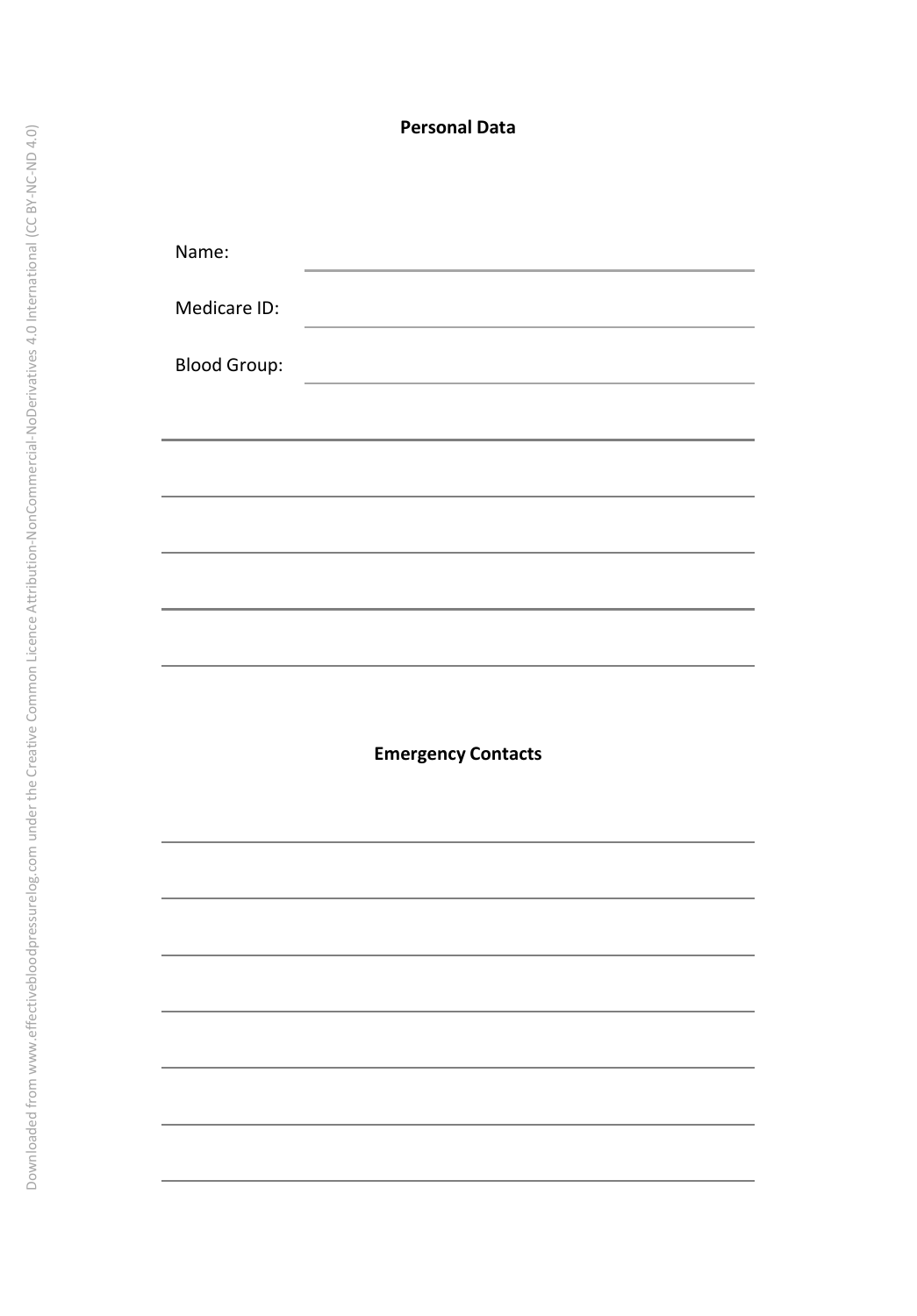# **What is systolic (or "high") blood pressure?**

It is the pressure that the blood exerts on the arteries when the heart contracts (contract in Greek is "systellomai," hence the term) in order to push the blood throughout your body.

# **What is diastolic (or "low") blood pressure?**

It is the pressure exerted by the blood on the arteries when the heart dilates (dilate in Greek is "diastellomai," hence the term) after its contraction. It obviously has lower values than those of systolic, which is why it is also called "low" in contrast to the systolic which is also called "high."

|                | <b>Condition</b>           | <b>Systolic (high)</b> |        | Diastolic (low) |
|----------------|----------------------------|------------------------|--------|-----------------|
|                | Hypotension                | < 90                   | and/or | <60             |
|                | Normal                     | $90 - 119$             | and    | $60 - 79$       |
| $^{\circledR}$ | Pre-hypertension           | $120 - 129$            | and    | $60 - 79$       |
|                | Hypertension - Stage 1     | 130 - 139              | or     | $80 - 89$       |
|                | Hypertension - Stage 2     | 140 - 180              | or     | $90 - 120$      |
| <b>SOS</b>     | <b>Hypertension crisis</b> | >180                   | and/or | >120            |

## **Classification of Adult Blood Pressure Based on Values**

**Attention:** You will see various tables using different terms and value ranges. But blood pressure depends on many factors, and what is "normal" varies from person to person**. Only your doctor can tell you which blood pressure is right for you!**

## **Noteworthy remarks**

- Always take the measurements in the same hand (usually the left.) Decide this with your doctor. Typically, the left hand has 5-10 mm higher pressure.
- Once a year you should go to your doctor with your monitor in order to check its accuracy. Also, check with them how you take the measurements.
- **If necessary, measure your blood pressure twice a day at the same time.**
- Be sure to use the right cuff that best fits your arm circumference.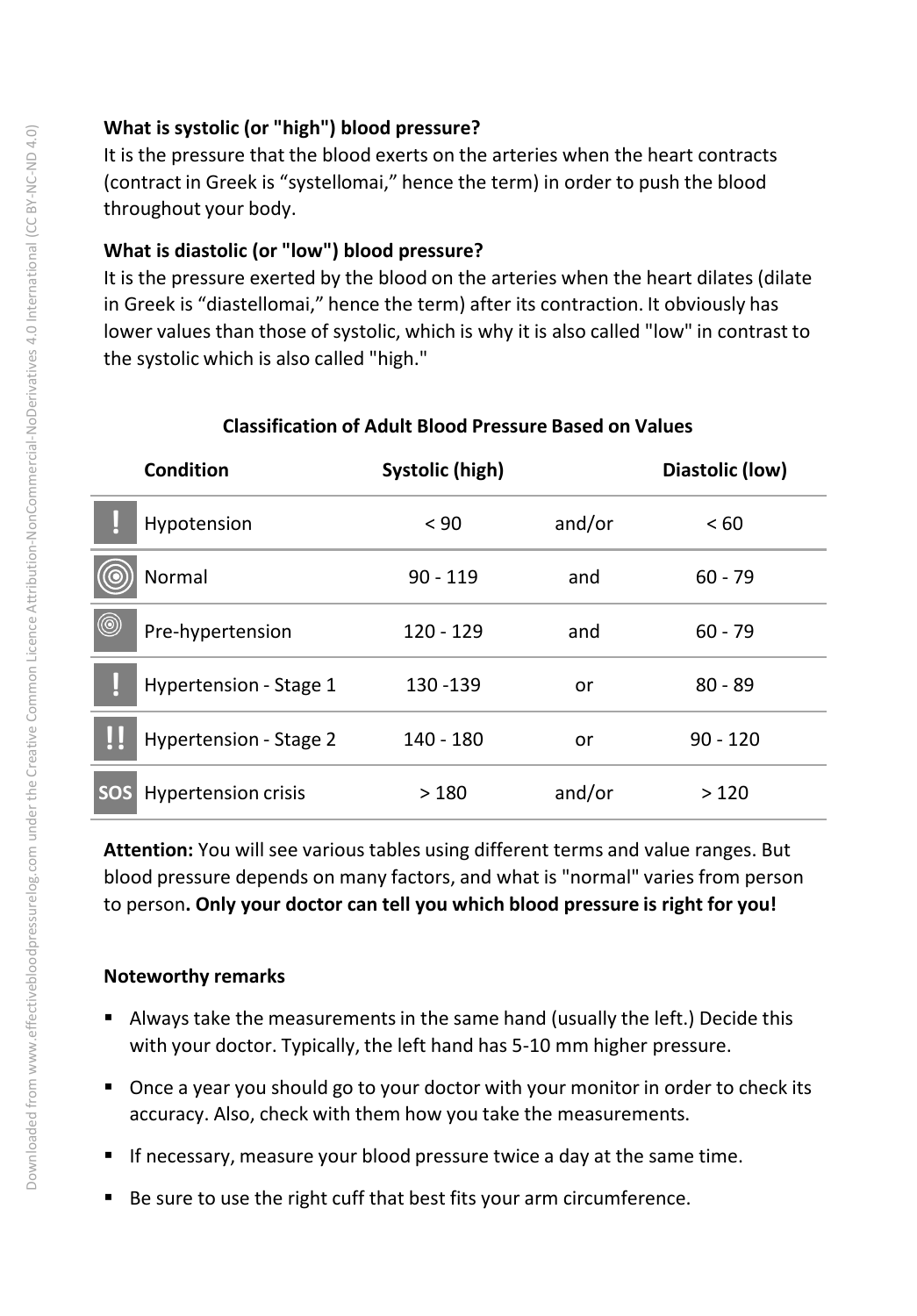#### **Daily Measurement Schedule**

| - 2 HOURS (up to two hours<br>before)                                   | You will not have eaten.<br>$\blacksquare$                                                                                                                                                                                                                                                                                                                                                                                 |
|-------------------------------------------------------------------------|----------------------------------------------------------------------------------------------------------------------------------------------------------------------------------------------------------------------------------------------------------------------------------------------------------------------------------------------------------------------------------------------------------------------------|
| - 1 HOUR (up to one hour<br>before)                                     | You will not have drunk coffee.                                                                                                                                                                                                                                                                                                                                                                                            |
| - 30 MINUTES (up to 30 minutes<br>before)                               | You will not have smoked.<br>$\blacksquare$<br>You will not have drunk alcohol.<br>You will not have done excessive exercise.<br>You will not have a bath.                                                                                                                                                                                                                                                                 |
| - 5 MINUTES (up to 5 minutes<br>before)                                 | Make sure you are in a calm environment and<br>$\blacksquare$<br>relax.<br>Make sure you do not have a need to use a toilet.<br>$\blacksquare$<br>Plan, if necessary, to take your medication after<br>$\blacksquare$<br>the measurements.                                                                                                                                                                                 |
| 0 (A' MORNING measurement)                                              | Take the first morning measurement, record the<br>٠<br>results, and relax for 1-2 minutes.                                                                                                                                                                                                                                                                                                                                 |
| + 2 MINUTES (B' MORNING<br>measurement, two minutes<br>after the first) | Take the second morning measurement and<br>٠<br>record the results.<br>If the two measurements differ by more than 10<br>٠<br>mm (compare systolic with systolic pressure and<br>diastolic with diastolic), relax for 2 minutes and<br>take a third measurement. In this case, record as<br>first and second measurements, the second and<br>third. Do not repeat for a fourth, just note the<br>incident in the comments. |
| + 10 to 12 HOURS (A' EVENING<br>measurement)                            | Perform again what has been described above for<br>the morning measurement. For the last two hours<br>you will not have eaten, etc.                                                                                                                                                                                                                                                                                        |

## **Noteworthy Remarks**

- **Taking home measurements is a good practice as they can have a regular periodicity** and be performed under the same environmental conditions. So, they are comparable and can give better information to your doctor.
- **Typically, your blood pressure is lower in the morning than in the afternoon and** evening. It is also lower in summer than in winter.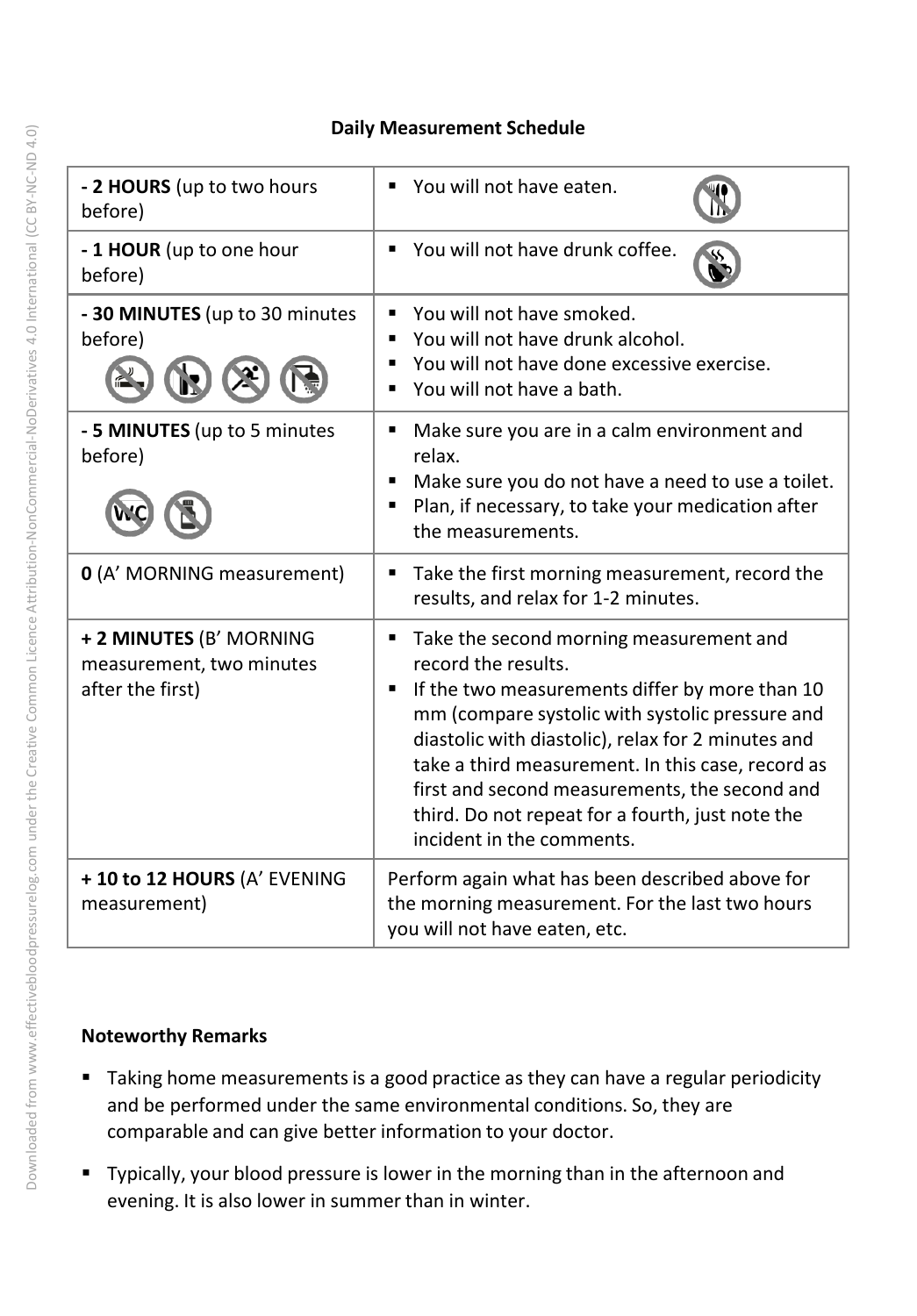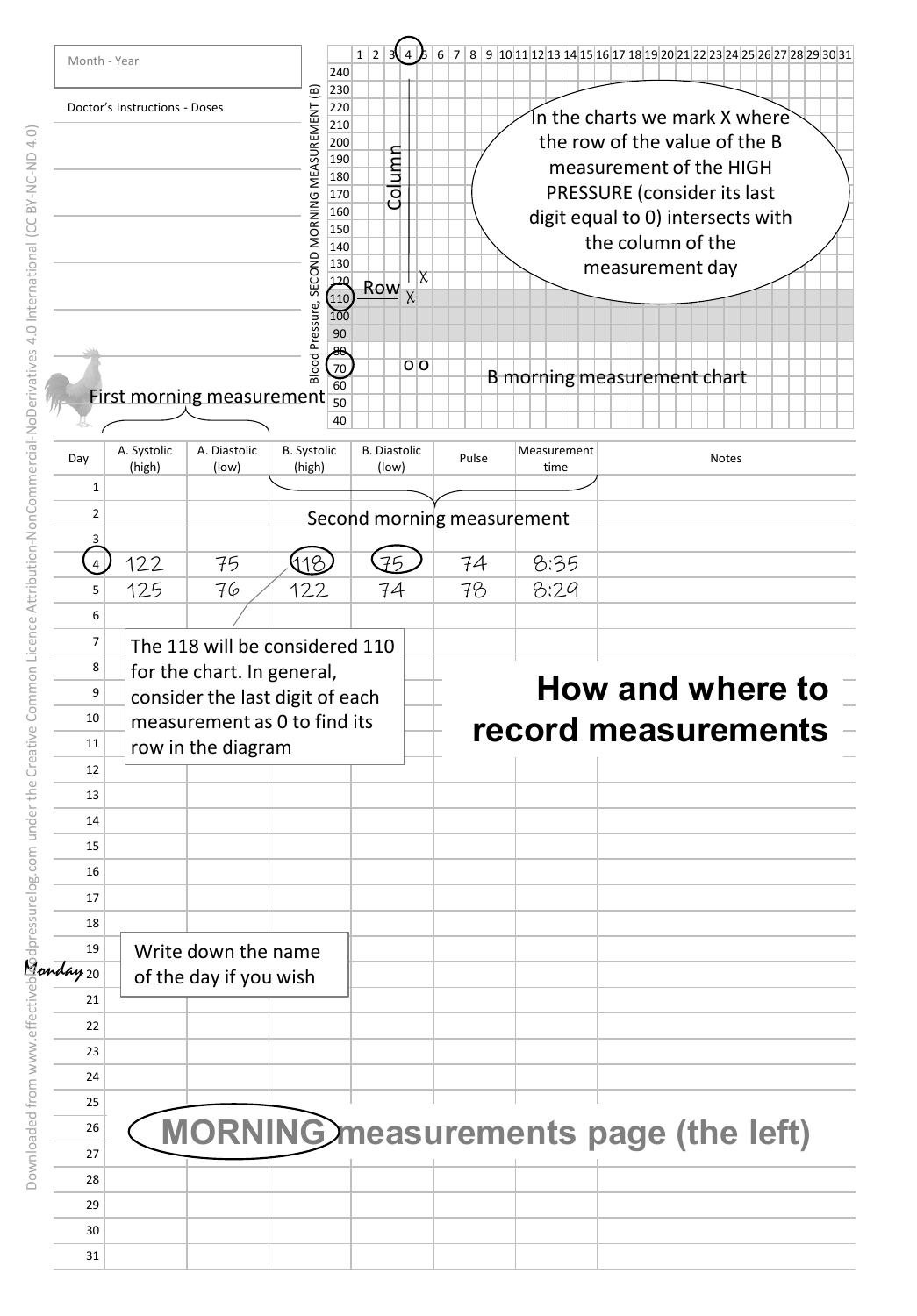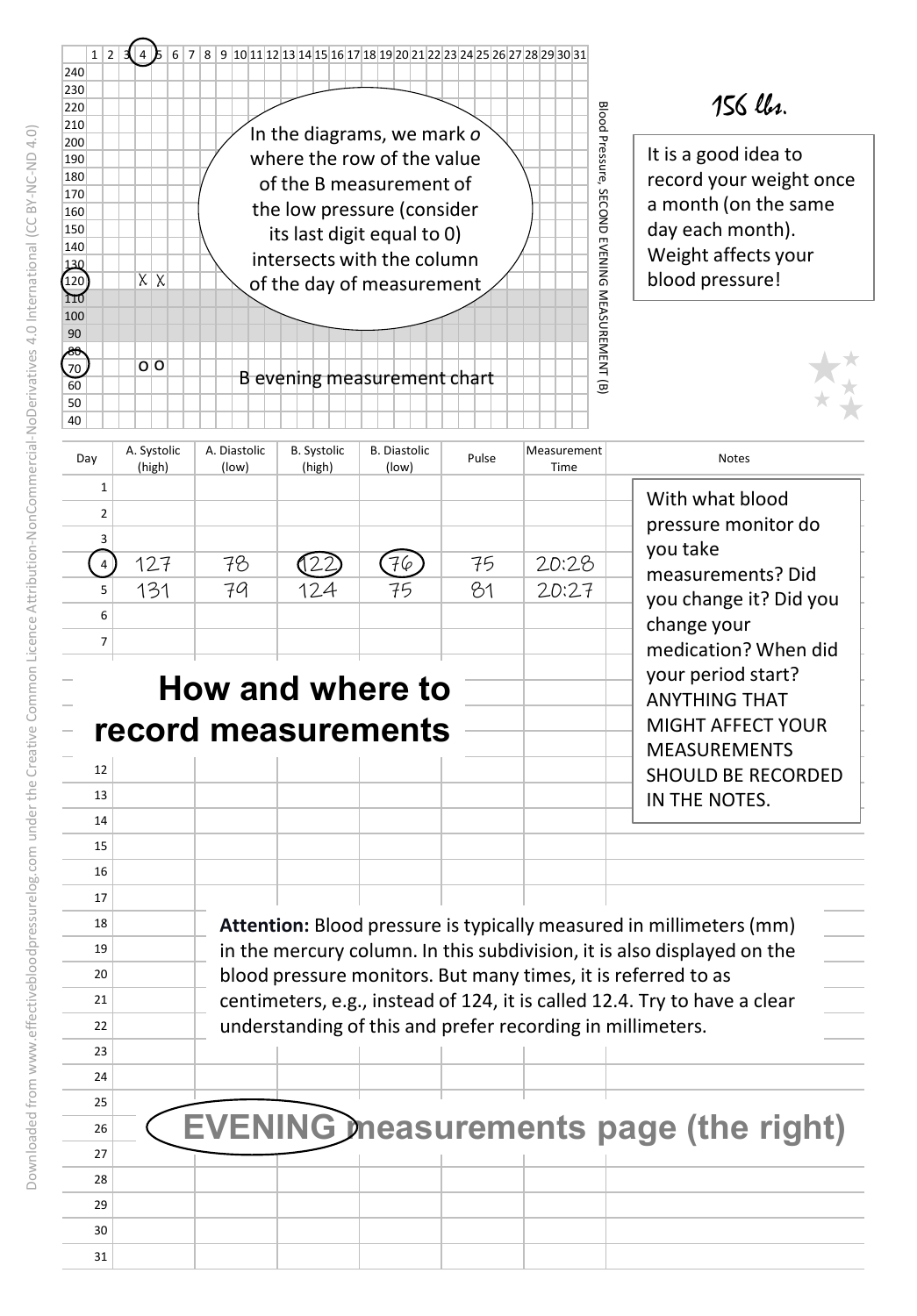

| Day                      | A. Systolic<br>(high) | A. Diastolic<br>(low) | B. Systolic<br>(high) | <b>B.</b> Diastolic<br>(low) | Pulse | Measurement<br>Time | Notes |
|--------------------------|-----------------------|-----------------------|-----------------------|------------------------------|-------|---------------------|-------|
| $\mathbf 1$              |                       |                       |                       |                              |       |                     |       |
| $\mathbf 2$              |                       |                       |                       |                              |       |                     |       |
| 3                        |                       |                       |                       |                              |       |                     |       |
| $\sqrt{4}$               |                       |                       |                       |                              |       |                     |       |
| $\sf 5$                  |                       |                       |                       |                              |       |                     |       |
| $\,$ 6 $\,$              |                       |                       |                       |                              |       |                     |       |
| $\overline{\mathcal{I}}$ |                       |                       |                       |                              |       |                     |       |
| $\bf 8$                  |                       |                       |                       |                              |       |                     |       |
| $\overline{9}$           |                       |                       |                       |                              |       |                     |       |
| $10\,$                   |                       |                       |                       |                              |       |                     |       |
| ${\bf 11}$               |                       |                       |                       |                              |       |                     |       |
| $12\,$                   |                       |                       |                       |                              |       |                     |       |
| $13\,$                   |                       |                       |                       |                              |       |                     |       |
| $14\,$                   |                       |                       |                       |                              |       |                     |       |
| 15                       |                       |                       |                       |                              |       |                     |       |
| $16\,$                   |                       |                       |                       |                              |       |                     |       |
| 17                       |                       |                       |                       |                              |       |                     |       |
| 18                       |                       |                       |                       |                              |       |                     |       |
| 19                       |                       |                       |                       |                              |       |                     |       |
| $20\,$                   |                       |                       |                       |                              |       |                     |       |
| ${\bf 21}$               |                       |                       |                       |                              |       |                     |       |
| 22                       |                       |                       |                       |                              |       |                     |       |
| 23                       |                       |                       |                       |                              |       |                     |       |
| $24\,$                   |                       |                       |                       |                              |       |                     |       |
| 25                       |                       |                       |                       |                              |       |                     |       |
| $26\,$                   |                       |                       |                       |                              |       |                     |       |
| 27                       |                       |                       |                       |                              |       |                     |       |
| 28                       |                       |                       |                       |                              |       |                     |       |
| 29                       |                       |                       |                       |                              |       |                     |       |
| $30\,$                   |                       |                       |                       |                              |       |                     |       |
| $\mathbf{31}$            |                       |                       |                       |                              |       |                     |       |